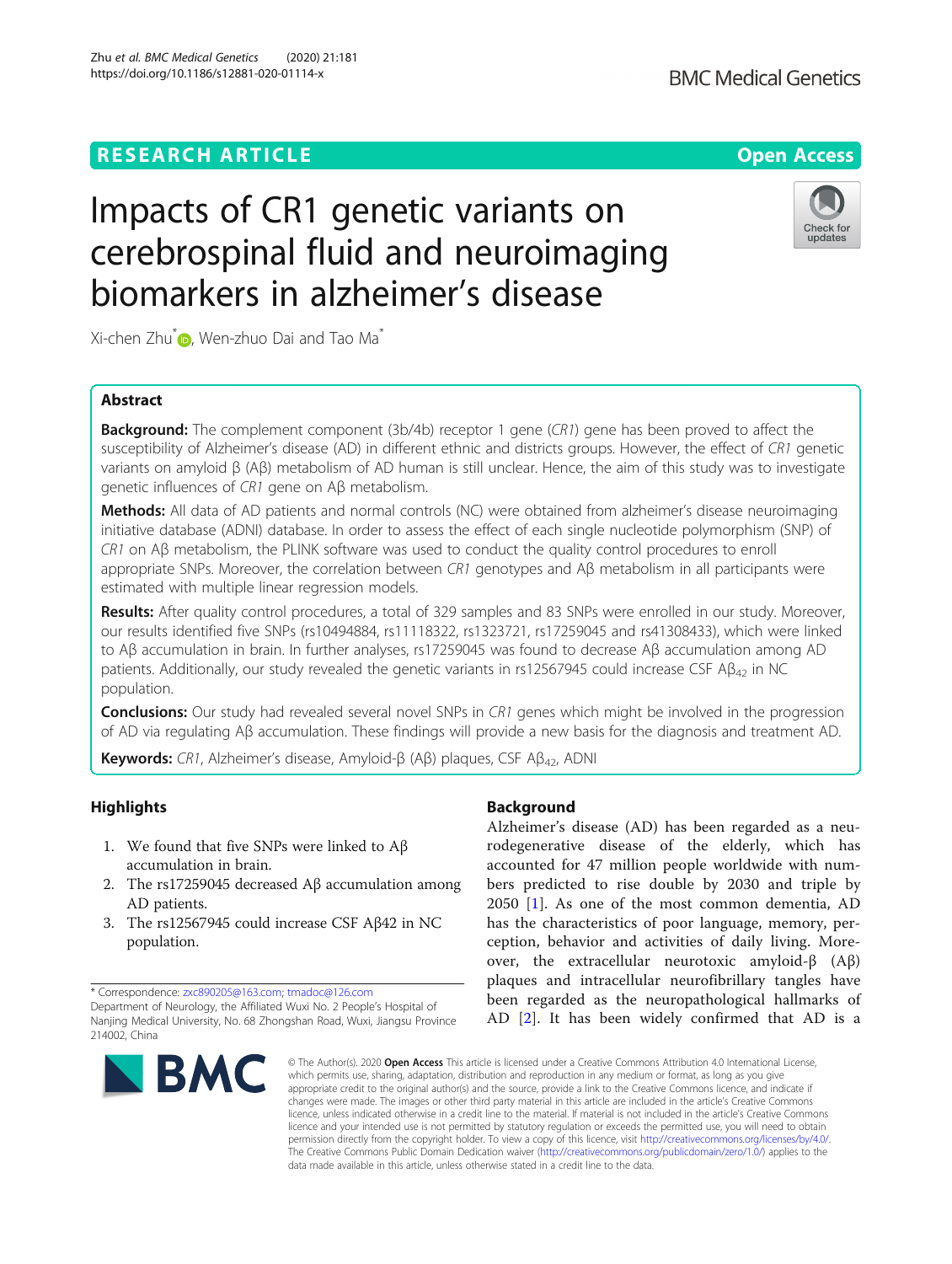<span id="page-1-0"></span>multifactorial disease, and genetic factors is proved to play a vital role in AD  $[3, 4]$  $[3, 4]$  $[3, 4]$  $[3, 4]$ . However, in spite of the progress in understanding risk factors related to AD development, the underlying mechanisms involved in this disease have not been completely understood till now, and to date there is no curative treatment for AD [[5,](#page-7-0) [6](#page-7-0)].

Now many genes are proved to significantly influence AD risk, among which the complement component (3b/4b) receptor 1 gene (CR1) has been proved to affect AD susceptibility across different ethnic and districts groups  $[7-12]$  $[7-12]$  $[7-12]$  $[7-12]$ . Currently, CR1 has been postulated to be a key factor for AD pathogenesis because of its role in regulating complement activity by acting as a receptor of complement C3b protein [\[13](#page-7-0)]. More importantly, in AD patients, CR1 is found to be associated with neuronal death [\[14](#page-7-0)] and hence has received increasing attention. Although a significant association between AD and single nucleotide polymorphisms (SNPs) in several novel AD loci of large case-control datasets is identified, CR1 is considered as one of the most important genetic susceptibility loci in AD according to the Alzgene database [[15](#page-7-0)–[17\]](#page-7-0). As well known, accumulation of Aβ in brain is one important pathological hallmark of AD, moreover, it is considered to induce a deleterious neurodegenerative cascade and finally cause cognitive impairments [\[18](#page-7-0)]. Furthermore, it has been shown that CR1 takes part in AD pathology by regulating the amyloid protein (Aβ) metabolism [\[19](#page-7-0)], and Johansson et al. [[20\]](#page-7-0) reveals that the single nucleotide polymorphisms (SNPs) in CR1 gene were associated with increased erythrocyte CR1 which will finally decreased AD risk. Hence, it would be meaningful to discover the genetic variants of CR1 in AD development.

In this study, we enrolled the participants from the alzheimer's disease neuroimaging initiative (ADNI) database [\(http://www.loni.ucla.edu/ADNI\)](http://www.loni.ucla.edu/ADNI), which is a multicenter project to assess the role of genetic factors in neuroimage biomarkers and cerebrospinal fluid (CSF) proteins. Next, we used PLINK software to conduct the quality control procedures to enroll appropriate SNPs in CR1, and then investigated genetic influences of CR1 gene on Aβ metabolism, in order to explore the role of CR1 genetic variants in the progression of AD.

#### Methods

#### Participants

The data in our study were obtained from the ADNI database, which contains genetic information, neuroimaging information, and CSF proteins of AD, and normal controls (NC) (http:// [www.adni-info.org\)](http://www.adni-info.org). All participants of this study were included with the specific criteria according the protocol of ADNI, and then divided into two groups, including the AD group and NC group. Briefly, when participants met the National Institute of Neurological and Communicative Disorders (NINCDS) and Stroke/Alzheimer's Disease and Related Disorders Association (ADRDA) criteria for probable AD [[21\]](#page-7-0), they were diagnosed as AD.

#### Genotyping data

All genetic information of SNPs of CR1 were detected using the Illumina Infinium Human610-Quad Bead Chip (Illumina, Inc., San Diego, CA) or Illumina Human Omni Express Bead Chip. And the quality control procedures were performed by using PLINK software. The SNPs would be excluded when minimum minor allele frequency (MAF) was less than 0.01 or Hardy-Weinberg (H-W) equilibrium test's value was less than 0.05.

#### AV45-pet

The imaging data of PET with amyloid tracer, florbetapir (AV-45), was obtained from UC Berkeley-AV45 analysis database [\[22\]](#page-7-0). In order to define cortical grey matter regions of interest, these images were segmented and parcellated with Freesurfer (Version 5.3.0). After that, four regions, including the frontal, cingulate, parietal, temporal and florbetapir were involved in this study [\[23](#page-7-0)]. In addition, through averaging across the four cortical regions and dividing it by whole cerebellum florbetapir, the cortical standardized uptake values ratios (SUVR) were calculated [[24\]](#page-7-0)..

#### CSF  $A\beta_{42}$  proteins

Similarly, the data about the level of CSF  $A\beta_{42}$  was also got from ADNI database. Briefly, all samples of CSF

Table 1 The details of enrolled samples from ADNI database

| <b>Characteristics</b> | <b>NC</b> |                 | AD |                  |
|------------------------|-----------|-----------------|----|------------------|
|                        | N         | Mean $\pm$ SD   |    | Mean $\pm$ SD    |
| Age (years)            | 281       | $74.51 + 5.56$  | 48 | $75.51 + 9.23$   |
| Gender (male/female)   | 281       | 136/145         | 48 | 30/18            |
| Education (years)      | 281       | $16.41 + 2.66$  | 48 | $15.73 + 2.62$   |
| ApoE ε4 $(0/1/2)$      | 281       | 204/70/7        | 48 | 14/25/9          |
| CDRSB (scores)         | 207       | $6.54 + 0.55$   | 47 | $5.3 + 0.72$     |
| ADAS (scores)          | 281       | $29.07 + 1.15$  | 48 | $22.96 + 2.03$   |
| MMSE (scores)          | 281       | $9.06 + 4.23$   | 48 | $79.8 + 8.44$    |
| RAVLT total (scores)   | 280       | $44.83 + 9.6$   | 47 | $22.32 \pm 7.84$ |
| FAQ (scores)           | 281       | $0.17 \pm 0.66$ | 48 | $12.6 + 7.14$    |

ADNI alzheimer's disease neuroimaging initiative, AD alzheimer's disease, ApoE ε4 apolipoprotein E ε4, SD standard deviations, ADAS alzheimer's disease assessment scale, CDRSB clinical dementia rating scale sum of boxes, FAQ functional activities questionnaire, MMSE mini-mental state exam, NC normal controls, RAVLT rey auditory verbal learning test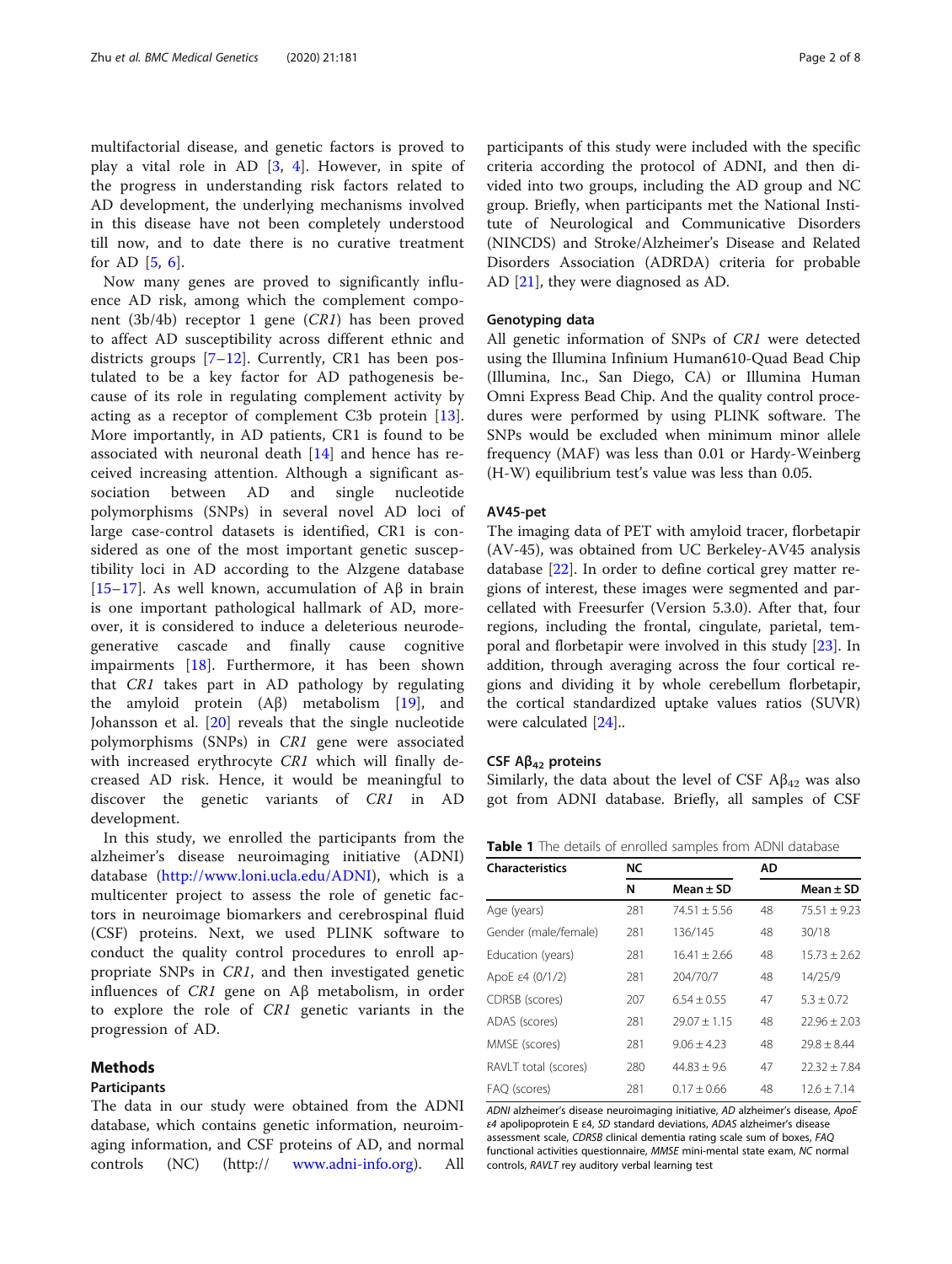were collected and transported to ADNI Biomarker Core laboratory at the University of Pennsylvania Medical Center. Following thawed at room temperature and gentle mixed, these samples were used for preparation of aliquots (0.5 ml). Finally, the level of CSF  $\mathbf{A}\mathbf{\beta}_{42}$  was determined with multiplex xMAP luminex platform (Luminex Corp, Austin, TX) with immunoassay kit according to reagents [[25\]](#page-7-0).

#### Statistical analyses

All statistical analyses were determined by using the SPSS 18.0 software (SPSS Inc., Chicago, IL, USA) and PLINK (http:// [pngu.mgh.harvard.edu](http://pngu.mgh.harvard.edu)/wpurcell/plink/). The demographic characteristics were performed with means ± standard deviations (SD). The t-test or chisquare test were used for the analysis of demographics and genotypic frequencies. The correlation between CR1 genotypes and Aβ metabolism in all cohorts were estimated with multiple linear regression models. The false discovery rate (FDR) test was applied to control for multiple hypothesis testing [\[26](#page-7-0)], and a  $P \leq 0.05$  was considered to be statistically significant.

#### Results

#### Characteristics of included participants

As shown in Table [1,](#page-1-0) a total of 329 individuals (48 AD and 281 NC) were enrolled in our study according to the quality control for genotype. Moreover, the AD group with 70.8% has higher frequency of the ε4 allele within apolipoprotein E (ApoE) gene than the NC group with 26.3%. According to the scores of different neuropsychological scales, the patients with AD have worse cognitive function in comparison to those NC group, respectively.

#### Characteristics of included SNPs of CR1

After quality control with PLINK software, a total of 83 SNPs of CR1 were enrolled in our study. Next, we used Haploview version 4.2 to explore the linkage disequilibrium (LD) patterns of these included SNPs of CR1 (Supplementary Fig. [1](#page-6-0)). The results showed these SNPs distributed from block 1 to 5 which indicated the SNPs capture most common variants in CR1. Furthermore, the characteristics (major allele, minor allele, MAF, functional consequence, position and H-W value) of included CR1 SNPs were illustrated in supplementary Table [1](#page-6-0). The MAF values of all included SNPs were more than 0.01, and the H-W values of included SNPs were more than 0.05.

#### The effects of CR1 genetic variants on AV-45 PET

It is well known that the data of the AV-45 retention on the PET imaging of amyloid may represent Aβ accumulation biomarkers. In the present study, our data revealed five SNPs, including rs10494884, rs11118322, rs1323721, rs17259045 and rs41308433 were significantly related to the level of tracer retention on amyloid PET imaging. Moreover, Rs10494884, RS11118322, and rs1323721 were in block 3, rs17259045 was in block 2 and RS41308433 was in block 4. As illustrated in Table 2, the variant in rs10494884 would increase Aβ accumulation in temporal, frontal, and SUVR ( $P = 0.03392$ ,  $P =$ 0.03845 and  $P = 0.04447$ . Similarly, rs11118322 and rs1323721 were proved to significantly increase Aβ accumulation in temporal and frontal (all,  $P < 0.05$ ). In addition, our data revealed that the variant in rs17259045 may widely decrease the level of Aβ accumulation in frontal  $(P = 0.007581)$ , temporal  $(P =$ 0.009251), SUVR ( $P = 0.01725$ ), cingulated ( $P = 0.02512$ ) and parietal ( $P = 0.03033$ ). And rs41308433 was proved

Table 2 The association of genetic variants in CR1 gene with Aβ deposition on AV-45 PET among all people

| <b>SNPs</b> | Gene regions   | Position (Chromosome) | Major allele   | Minor allele | <b>Regions</b> | β          | P value  |
|-------------|----------------|-----------------------|----------------|--------------|----------------|------------|----------|
| rs10494884  | intron variant | 1:207674531           | G              | Α            | temporal       | 0.03364    | 0.03392  |
|             |                |                       |                |              | frontal        | 0.03543    | 0.03845  |
|             |                |                       |                |              | <b>SUVR</b>    | 0.02647    | 0.04447  |
| rs11118322  | intron variant | 1:207674706           |                | C            | temporal       | 0.03342    | 0.03448  |
|             |                |                       |                |              | frontal        | 0.03477    | 0.04155  |
| rs1323721   | intron variant | 1:207649895           | $\overline{A}$ | G            | temporal       | 0.03245    | 0.04141  |
|             |                |                       |                |              | frontal        | 0.03381    | 0.04894  |
| rs17259045  | missense       | 1:207609362           | A              | G            | frontal        | $-0.0773$  | 0.007581 |
|             |                |                       |                |              | temporal       | $-0.06968$ | 0.009251 |
|             |                |                       |                | <b>SUVR</b>  | $-0.05298$     | 0.01725    |          |
|             |                |                       |                | cingulate    | $-0.07068$     | 0.02512    |          |
|             |                |                       |                | parietal     | $-0.06473$     | 0.03033    |          |
| rs41308433  | intron variant | 1:207699490           | A              | C            | temporal       | $-0.0427$  | 0.04292  |

CR1 complement component (3b/4b) receptor 1 gene, SNPs single nucleotide polymorphisms, Aβ amyloid protein, SUVR standardized uptake values ratios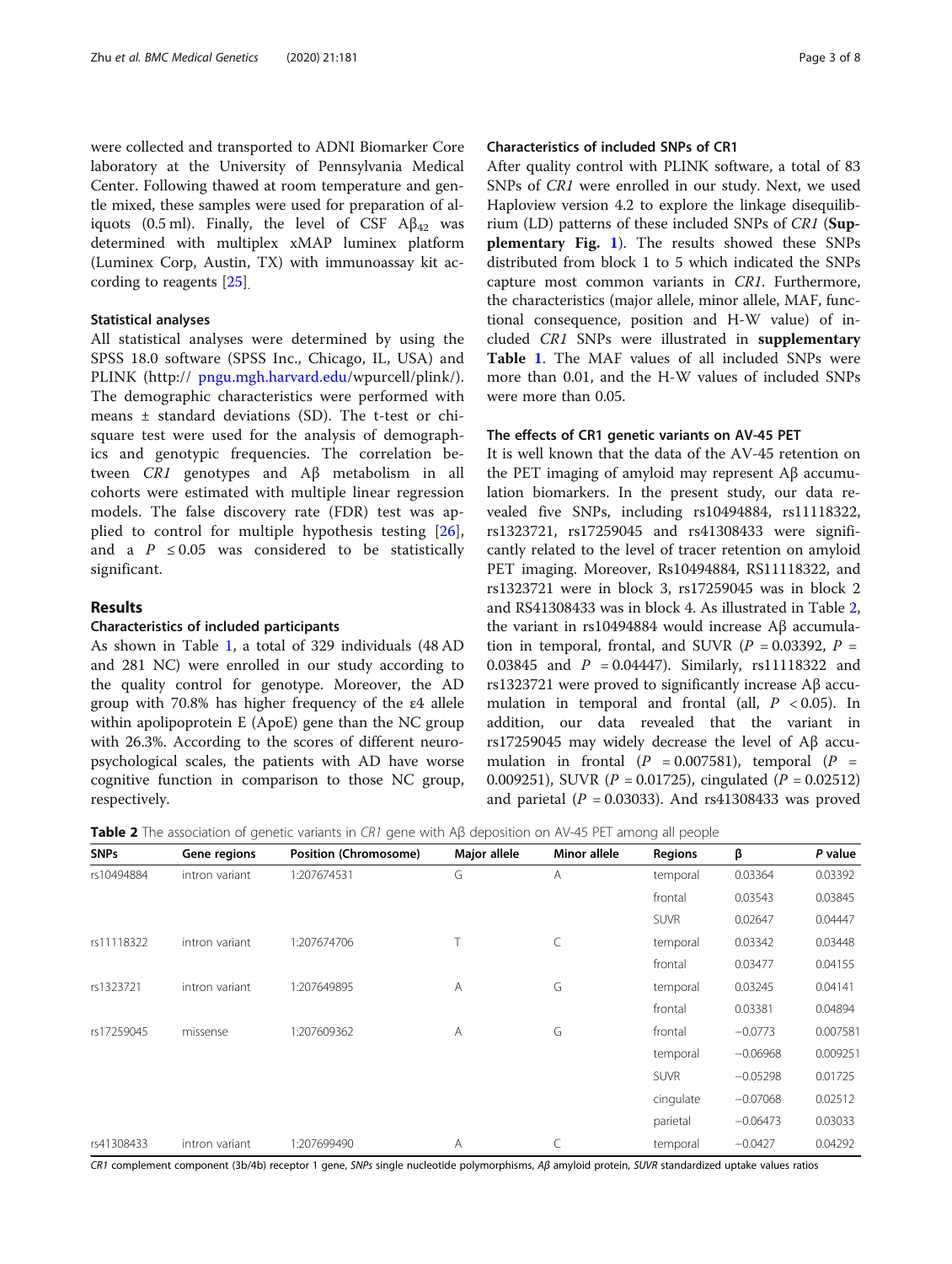| l<br>١<br>١<br>ι                  |
|-----------------------------------|
| てらい<br>$\overline{\phantom{a}}$   |
| ١<br>$\frac{1}{2}$<br>Ś<br>İ<br>1 |
| $\overline{a}$                    |
| $\ddot{\phantom{a}}$              |
| j<br>ì<br>I<br>ļ                  |
|                                   |
|                                   |
| Ï                                 |
| ١                                 |
| í                                 |

<span id="page-3-0"></span>

| Kinds         | <b>SNPs</b>                                                        | Regions              | Group                  | Value (mean ± SD)  |                 |                                                                               |                          |                    |                 | ≃          | P value |
|---------------|--------------------------------------------------------------------|----------------------|------------------------|--------------------|-----------------|-------------------------------------------------------------------------------|--------------------------|--------------------|-----------------|------------|---------|
|               |                                                                    |                      |                        | Š                  |                 | €<br>∑                                                                        |                          | mm                 |                 |            |         |
|               |                                                                    |                      |                        | (mean ± SD)        | 2               | (mean ± SD)                                                                   | z                        | (mean ± SD)        | 2               |            |         |
| AV45-PET      | rs10494884                                                         | temporal             | $\overline{A}$         | $1.387 \pm 0.2783$ |                 | $1.415 \pm 0.3144$                                                            | ⊵                        | $1.566 \pm 0.2483$ | $\approx$       | 0.06873    | 0.119   |
|               |                                                                    | emporal              | $\geq$                 | $1.201 \pm 0.2014$ | $\overline{4}$  | $.219 \pm 0.2556$                                                             | 85                       | $.333 \pm 0.2917$  | 24              | 0.05121    | 0.08755 |
|               |                                                                    | frontal              | $\overline{A}$         | $1.489 \pm 0.2873$ |                 | $.501 \pm 0.3219$                                                             | ₽                        | $1.701 \pm 0.2474$ | $\approx$       | 0.08014    | 0.08302 |
|               |                                                                    | frontal              | $\geq$                 | $1.259 \pm 0.2147$ | 4               | $.295 \pm 0.2868$                                                             | 85                       | $1.392 \pm 0.296$  | 24              | 0.04313    | 0.1718  |
|               |                                                                    | SUVR                 | $\overline{A}$         | $1.33 \pm 0.2193$  |                 | $.332 \pm 0.2515$                                                             | $\overline{\phantom{0}}$ | $-494 \pm 0.17$    | $\approx$       | 0.06683    | 0.06938 |
|               |                                                                    | SUVR                 | ¥                      | $1.103 \pm 0.1775$ | 4               | $.125 \pm 0.2015$                                                             | 85                       | $1.201 \pm 0.2176$ | 24              | 0.03969    | 0.09432 |
|               | rs11118322                                                         | temporal             | $\overline{A}$         | $.387 \pm 0.2783$  |                 | $1.415 \pm 0.3144$                                                            | $\overline{\phantom{0}}$ | $1.566 \pm 0.2483$ | $\approx$       | 0.06873    | 0.119   |
|               |                                                                    | temporal             | $\geq$                 | $1.201 \pm 0.2014$ | 4               | $.219 \pm 0.2556$                                                             | 85                       | $1.333 \pm 0.2917$ | 24              | 0.05121    | 0.08755 |
|               |                                                                    | frontal              | $\overline{A}$         | $1.489 \pm 0.2873$ |                 | $.501 \pm 0.3219$                                                             | $\overline{\phantom{0}}$ | $1.701 \pm 0.2474$ | $\approx$       | 0.08014    | 0.08302 |
|               |                                                                    | frontal              | $\frac{C}{Z}$          | $1.259 \pm 0.2147$ | 44              | $1.295 \pm 0.2868$                                                            | 85                       | $1.392 \pm 0.2961$ | $\overline{24}$ | 0.04313    | 0.1718  |
|               | rs1323721                                                          | temporal             | $\overline{A}$         | $.387 \pm 0.2783$  |                 | $.415 \pm 0.3144$                                                             |                          | $1.566 \pm 0.2483$ | $\approx$       | 0.06873    | 0.119   |
|               |                                                                    | temporal             | $\geq$                 | $1.2 \pm 0.2035$   | 43              | $1.219 \pm 0.2541$                                                            | 86                       | $1.333 \pm 0.2917$ | $\overline{24}$ | 0.05124    | 0.08938 |
|               |                                                                    | frontal              | $\overline{A}$         | $1.489 \pm 0.2873$ |                 | $.501 \pm .3219$                                                              |                          | $1.701 \pm 0.2474$ | $\approx$       | 0.08014    | 0.08302 |
|               |                                                                    | frontal              | $\geq$                 | $.257 \pm 0.2169$  | $\frac{3}{4}$   | $.295 \pm 0.2851$                                                             | 86                       | $1.392 \pm 0.2961$ | 24              | 161700     | 0.1878  |
|               | rs17259045                                                         | frontal              | AC                     | $1.593 \pm 0.2906$ | 57              | $1.37 \pm 0.2805$                                                             | ō                        | $\circ$            |                 | $-0.1974$  | 0.02681 |
|               |                                                                    | frontal              | $\geq$                 | $.312 \pm 0.2783$  | 120             | $1.24 \pm 0.2391$                                                             | $\sqrt{30}$              | $1.358 \pm 0.3367$ |                 | $-0.04546$ | 0.3264  |
|               |                                                                    | temporal             | $\overline{A}$         | $1.486 \pm 0.2857$ | 57              | $1.273 \pm 0.2458$                                                            | Ō                        | $\circ$            |                 | $-0.1864$  | 0.02785 |
|               |                                                                    | temporal             | $\geq$                 | $1.242 \pm 0.2563$ | 120             | $1.186 \pm 0.2276$                                                            | $\approx$                | $1.168 \pm 0.2109$ |                 | $-0.05859$ | 0.1847  |
|               |                                                                    | <b>SUVR</b>          | Q                      | $1.413 \pm 0.2178$ | 37              | $1.214 \pm 0.2062$                                                            | Ō                        |                    |                 | $-0.1775$  | 0.01173 |
|               |                                                                    | SUVR                 | $\geq$                 | $1.14 \pm 0.2074$  | 120             | $1.085 \pm 0.1543$                                                            | $\approx$                | $1.169 \pm 0.2835$ |                 | $-0.04196$ | 0.2297  |
|               |                                                                    | cingulate            | $\overline{A}$         | $1.711 \pm 0.3232$ | 37              | $1.455 \pm 0.2704$                                                            | Ō                        | $\circ$            |                 | $-0.2262$  | 0.02717 |
|               |                                                                    | cingulate            | $\geq$                 | $1.431 \pm 0.3073$ | 120             | $.351 \pm 0.2576$                                                             | 50                       | $1.482 \pm 0.2336$ |                 | $-0.06105$ | 0.2494  |
|               |                                                                    | parietal             | $\overline{A}$         | $1.604 \pm 0.2992$ | $\overline{37}$ | $1.369 \pm 0.2273$                                                            | $\circ$                  | $\circ$            |                 | $-0.2085$  | 0.01895 |
|               |                                                                    | parietal             | $\geq$                 | $1.33 \pm 0.29$    | 120             | $.251 \pm 0.2344$                                                             | 50                       | $1.341 \pm 0.353$  |                 | $-0.06408$ | 0.1983  |
|               | rs41308433                                                         | temporal             | Q                      | $5 + 0.3029$       | $\overline{30}$ | $.33 \pm 0.2385$                                                              | $\overline{1}$           | $1.498 + 0$        |                 | $-0.08598$ | 0.1943  |
|               |                                                                    |                      | $\geq$                 | $1.252 \pm 0.2708$ | 105             | $1.188 \pm 0.1949$                                                            | $\overline{4}$           | $1.151 \pm 0.1519$ |                 | $-0.05517$ | 0.1494  |
| CSF $AB_{42}$ | rs12567945                                                         | $CSF$ A $\beta_{42}$ | $\mathbb{A}\mathbb{D}$ | $39.6 \pm 41.82$   | 34              | $140.3 \pm 34.01$                                                             | 5                        | $233.9 \pm 0$      |                 | 14.13      | 0.3726  |
|               |                                                                    |                      | $\frac{C}{Z}$          | $191.6 \pm 53.29$  | 116             | ± 45.29<br>219.7                                                              | $\frac{8}{1}$            | $\circ$            |                 | 28.66      | 0.02589 |
|               | AD alzheimer's disease, NC normal controls, SNPs single nucleotide |                      |                        |                    |                 | polymorphisms, SD standard deviations, SUVR standardized uptake values ratios |                          |                    |                 |            |         |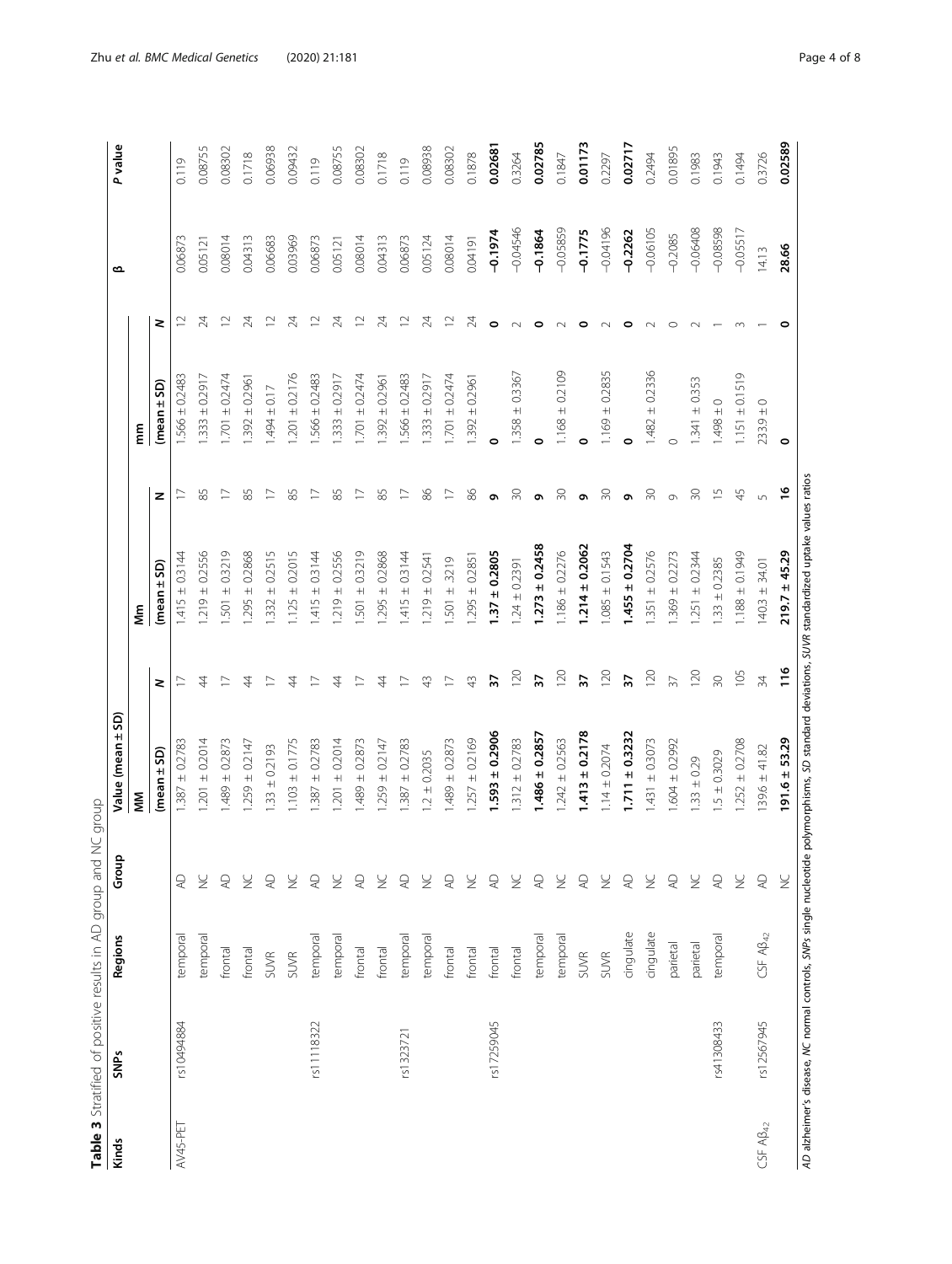

to reduce the Aβ accumulation only in temporal ( $P =$ 0.04292).

Then, we conducted further analyses about the associations of the variants and Aβ accumulation in AD and NC population. As shown in Table [3](#page-3-0) and Fig. 1, rs17259045 may decrease Aβ accumulation of AD patients in frontal (AA: mean  $\pm$  SD, 1.593  $\pm$  0.2906, N = 37; AG: mean  $\pm$  SD, 1.37  $\pm$  0.2805, N = 9; P = 0.02681), temporal (AA: mean  $\pm$  SD, 1.486  $\pm$  0.2857, N = 37; AG: mean  $\pm$  SD, 1.273  $\pm$  0.2458, N = 9; P = 0.02785), SUVR  $(AA: mean \pm SD, 1.413 \pm 0.2178, N = 37; AG: mean \pm SD,$ 1.214 ± 0.2062, N = 9;  $P = 0.01173$ ), and cingulated (AA: mean  $\pm$  SD,  $1.711 \pm 0.3232$ , N = 37; AG: mean  $\pm$  SD,  $1.455 \pm 0.2704$ , N = 9; P = 0.02717).

#### The effects of CR1 genetic variants on CSF  $AB_{42}$ biomarkers

Next, the correlations between CR1 genetic variants and CSF  $A\beta_{42}$  biomarkers were determined. The results indicated that rs12567945 could observably increase CSF  $\mathsf{A}\beta_{42}$  in NC population (TT: mean  $\pm$  SD, 191.6  $\pm$  53.29,  $N = 116$ ; TC: mean  $\pm$  SD, 219.7  $\pm$  45.29,  $N = 16$ ;  $P = 0.02589$  $P = 0.02589$  $P = 0.02589$ ; Table [3](#page-3-0) and Fig. 2), which was found in block 3.

#### **Discussion**

In our study, we explored the relation between whole CR1 genetic variants and  $Aβ$  metabolism biomarkers, and the results showed that five SNPs, including rs10494884, rs11118322, rs1323721, rs17259045 and rs41308433 could significantly alter Aβ accumulation in brain. In further analyses, the results suggested rs17259045 might decrease Aβ accumulation among AD patients. In addition, the genetic variants in rs12567945 would increase CSF  $\mathbb{A}\beta_{42}$  in NC population.

As we all known,  $\mathbf{A}\beta$  is one important pathological characteristic of AD [\[27](#page-7-0)], which may induce the activation of the classical complement pathway in AD brains [[28,](#page-7-0) [29](#page-7-0)]. Moreover, CR1 is a necessary component of complement system, and it has been reported to have a close connection with amyloid plaque burden during aging [[30,](#page-7-0) [31\]](#page-7-0). More importantly, CR1 genetic variants are found to link to intelligence decline, and may influence the eliminations of Aß plaques [\[30](#page-7-0)]. Hence, it is urgent to investigate whether CR1 polymorphisms take part in the pathogenesis and development of LOAD. Actually, previous studies have revealed the association between CR1 SNPs and amyloid plaque [\[30](#page-7-0), [32](#page-7-0)–[34](#page-7-0)], including the CSF Aβ levels [\[35](#page-7-0)–[37](#page-7-0)]. However, the current studies only discuss the role of specific SNPs (rs6656401, rs3818361, rs670173, and rs1408077) in Aβ metabolism. Briefly, rs6656401 and rs3818361, within the CR1 gene, have association with LOAD susceptibility in Caucasians [[17\]](#page-7-0), which are found to be in moderate LD  $(D' =$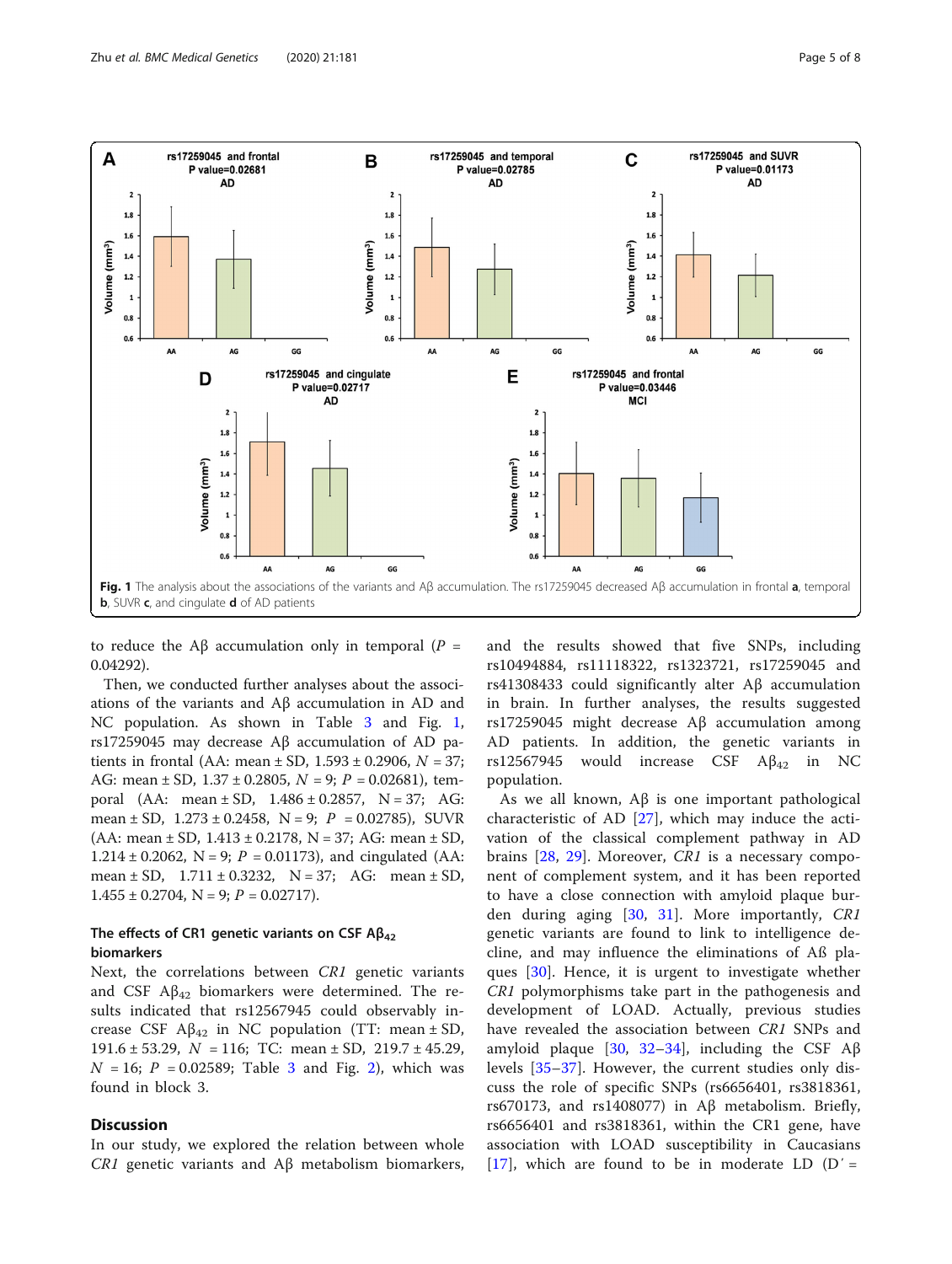<span id="page-5-0"></span>

0.824,  $r^2 = 0.328$  [[38](#page-7-0)]. Specially, rs3818361 is found to be in block 1 [[37](#page-7-0)]. In our study, the results firstly revealed that rs17259045 could reduce the level of Aβ accumulation among AD patients, respectively; moreover, rs12567945 could increase CSF  $A\beta_{42}$  in NC population. In fact, rs17259045 was in the missense of CR1 gene, and rs12567945 located in the intron variant of CR1 gene. We speculated the genetic variants in the two SNPs might modulate the level of CR1, influence the activation of complement system, and finally alter the Aβ metabolism in the clearance of Aβin the brain. Taken together, these results indicated that the detection of variants in CR1 gene may be useful to diagnose AD timely, and it may be a useful method to treat AD via altering CR1 level.

Our previous study had reported that several volume (entorhinal, middle temporal, posterior cingulate, precuneus, parahippocampal), volume of subcortical (amygdale and hippocampus) and CA1 (the most associated area with the AD-specific amnenstic syndrome in hippocampus) were significantly related to AD [\[39](#page-7-0)]. However, our study failed to find the association between the genetic variants of CR1 (rs17259045 and rs12567945) and the above regions of interest via using ADNI data. As well know, one characteristic feature of synaptic function and density is cerebral glucose metabolic activity. Moreover, the change of glucose metabolic activity in specific brain regions could be valued via FDG PET [[40\]](#page-7-0). Our study indicated that AD patents with genetic variants in rs17259045 might have more level of glucose metabolic activity in right angular ( $P = 0.03278$ ). Hence, we hypothesized that genetic variants in CR1 might influence cognitive function (Fig. [3\)](#page-6-0), through regulating CSF Aβ level, changing Aβ accumulations in brains, influencing the glucose metabolic activity, as well as altering the synaptic function and density.

#### Conclusion

In summary, our study found five SNPs (rs10494884, rs11118322, rs1323721, rs17259045 and rs41308433) were significantly linked to Aβ accumulation in brain. In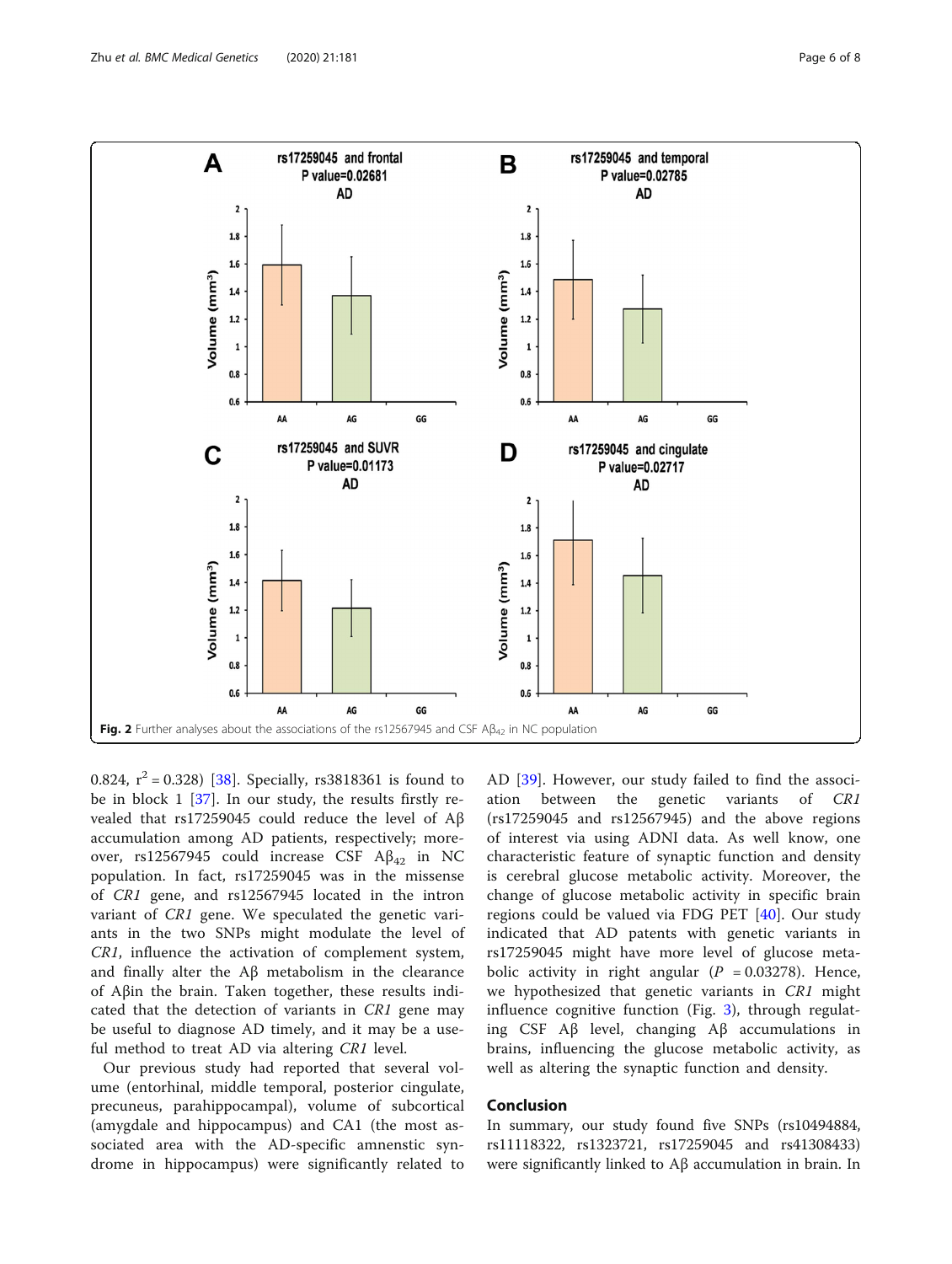<span id="page-6-0"></span>

further analyses of positive results, rs17259045 was found to decrease Aβ accumulation among AD patients. In addition, our study indicated genetic variants in rs12567945 would increase CSF  $A\beta_{42}$  in NC population. Taken together, our study revealed some novel SNPs in CR1 which might be involved in AD development through regulating the Aβ pathology. However, several limitations still exist in this study. Firstly, the numbers of included samples were relative small. Secondly, our study was explored only in Caucasians. Hence, further study with larger samples and different ethnicities is still necessary.

#### Supplementary information

Supplementary information accompanies this paper at [https://doi.org/10.](https://doi.org/10.1186/s12881-020-01114-x) [1186/s12881-020-01114-x.](https://doi.org/10.1186/s12881-020-01114-x)

| <b>Additional file 1.</b> |  |  |
|---------------------------|--|--|
|---------------------------|--|--|

Additional file 2.

#### Abbreviations

AD: Alzheimer's disease; ADNI: Alzheimer's Disease Neuroimaging Initiative; ADRDA: Alzheimer's Disease and Related Disorders Association; Aβ: amyloidβ; CSF: Cerebrospinal fluid; FDR: False discovery rate; MAF: Minor allele frequency; MCI: Mild cognitive impairment; MMSE: Mini-mental state examination; NC: Normal controls; NINCDS: Neurological and Communicative Disorders; SNP: Single nucleotide polymorphism; SUVR: Standardized uptake values ratios

#### Acknowledgements

Data used in preparation of this article were obtained from the Alzheimer's Disease Neuroimaging Initiative (ADNI) database ([adni.loni.usc.edu](http://adni.loni.usc.edu)). As such, the investigators within the ADNI contributed to the design and implementation of ADNI and/or provided data but did not participate in

analysis or writing of this report. Our study was allowed to use data information by ADNI.

#### Authors' contributions

Conception and design of the research: Xi-chen Zhu. Acquisition of data: Xichen Zhu, Wen-zhuo Dai, Tao Ma. Analysis and interpretation of data: Wenzhuo Dai. Statistical analysis: Tao Ma. Obtaining funding: Xi-chen Zhu. Drafting the manuscript: Xi-chen Zhu. Revision of manuscript for important intellectual content: Xi-chen Zhu. All authors have read and approved the manuscript, and ensure that this is the case.

#### Funding

This work was supported by the National Natural Science Foundation of China (Program No. 81801054), the Natural Science Foundation of Jiangsu Province (Program No. BK20180166) and the Wuxi municipal health and Family Planning Commission Fund (Program No. Q201722).

#### Availability of data and materials

Not applicable. This study was only the primary research, and further study has been in progress.

#### Ethics approval and consent to participate

This study was approved by Ethics Committee of the Affiliated Wuxi No. 2 People's Hospital of Nanjing Medical University.

#### Consent for publication Not applicable.

Competing interests

The authors declare that they have no competing interests.

#### Received: 20 January 2020 Accepted: 31 August 2020 Published online: 12 September 2020

#### References

- 1. Scheltens P, Blennow K, Breteler MM, de Strooper B, Frisoni GB, Salloway S,Van der Flier WM. Alzheimer's disease. Lancet (London, England). 2016; 388(10043):505–17.
- 2. John H, Selkoe DJ. The amyloid hypothesis of Alzheimer's disease: progress and problems on the road to therapeutics. Science (New York, NY). 2002; 297(5580):353–6.